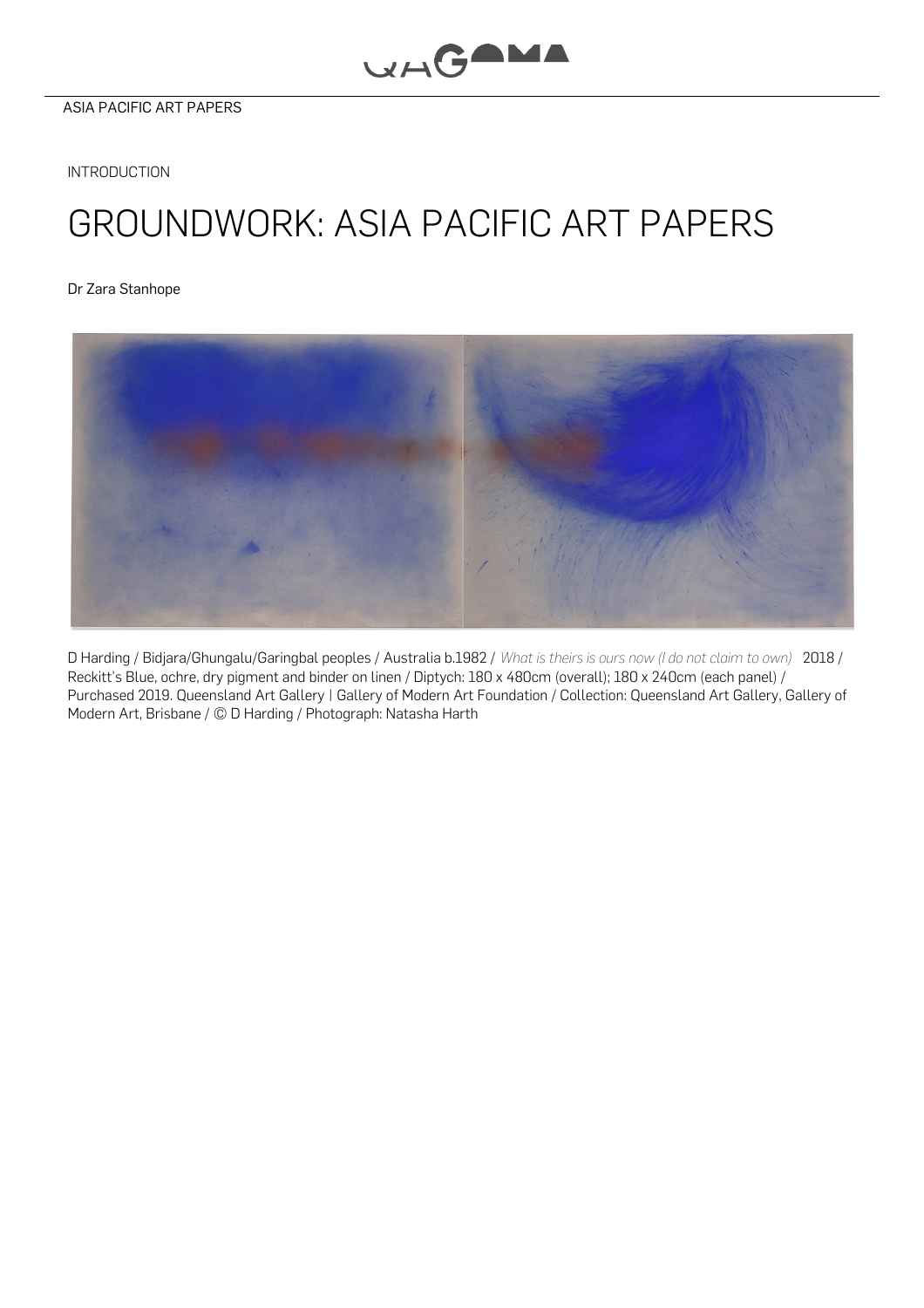Collecting new research from a range of voices, the *Asia Pacific Art Papers: Contemporary Contexts, Practices, Ideas* enhances awareness of artists' practices and their distinct contexts in Asia, Australia and the Pacific. The *Papers* strengthen the original role of the Asia Pacific Triennial of Contemporary Art (APT), presented by the Queensland Art Gallery | Gallery of Modern Art (QAGOMA), as a forum for discussion and for deepening cultural understanding.[1](#page-2-1) The series' objective — to generate dialogue — spans from critical essays on contemporary art to introducing visual arts of the region to a general audience. The *Asia Pacific Art Papers* are offered in the spirit of the extensive curatorial research into contemporary art that each APT produces, leading, over time, to a vast repertoire of knowledge and documentation within QAGOMA.

The work and ideas of Australian and, in particular, contemporary Indigenous Australian artists have been noted as central to APT as a platform for the formation of a persistent critical discourse. Former QAGOMA Curator of Indigenous Art, Bruce Johnson McLean argues that — in their distinct provocations of audiences and the institution — the works of Australian Indigenous artists in APT have offered insights into the complexities of post-invasion existence. Their work presents audiences with the unique cultures, spirituality and sensibilities of artists whose art is political in advocating for sovereignty and shifts in cultural perspectives.[2](#page-2-2) The dialogues around tradition, innovation and maintaining and elevating culture in the face of change, as well as around art's contribution to the political landscape, have become key to the ongoing conversations each APT generates.

The *Asia Pacific Art Papers* augment the significance of artists' processes of researching histories and cultures as part of the creative questioning and innovation that sit behind artworks. Brisbane-based Bidjara, Ghungalu and Garingbal artist D Harding recently noted that they honour research as an instrument of power in his practice: as a way to restore knowledge to Indigenous peoples as well as to potentially shift conventional Western systems of thinking.[3](#page-2-3) Many of the artists, curators and art writers included in the *Papers* similarly explore the implications arising from the challenges they face or contexts of their practice with the hope of deepening readers' engagement. Research is the groundwork for both art practice and art writing (or dialogue) that adds to the canons of art history and the agency of audiences.

Released in three sections preceding and during 'The 10th Asia Pacific Triennial of Contemporary Art', the *Papers* comprise an accessible source of new insights into the practices and rapidly changing institutional and cultural conditions that inform the systems and worldviews of Asian, Australian and Pacific artists. The newly commissioned texts, critical reflections and conversations included here share diverse perspectives across the region and aspects of knowledge held within QAGOMA. These contributions reveal very different spaces of contemporary art compared to those included in *Tradition and Change: Contemporary Art of Asia and the Pacific* (1993), edited by Caroline Turner and published by the Queensland Art Gallery and University of Queensland Press on the occasion of APT1. The *Papers* sit within the greatly expanded field of contemporary art, evidencing the value of the ongoing publication of art research. We hope that these contributions hold relevance in shaping understanding that contains within it the potential for change.

> India's Adivasi [artists…](https://apap.qagoma.qld.gov.au/indias-adivasi-artists-and-other-masters-confronting-the-establishment-for-an-evolving-contemporary/) » Next paper